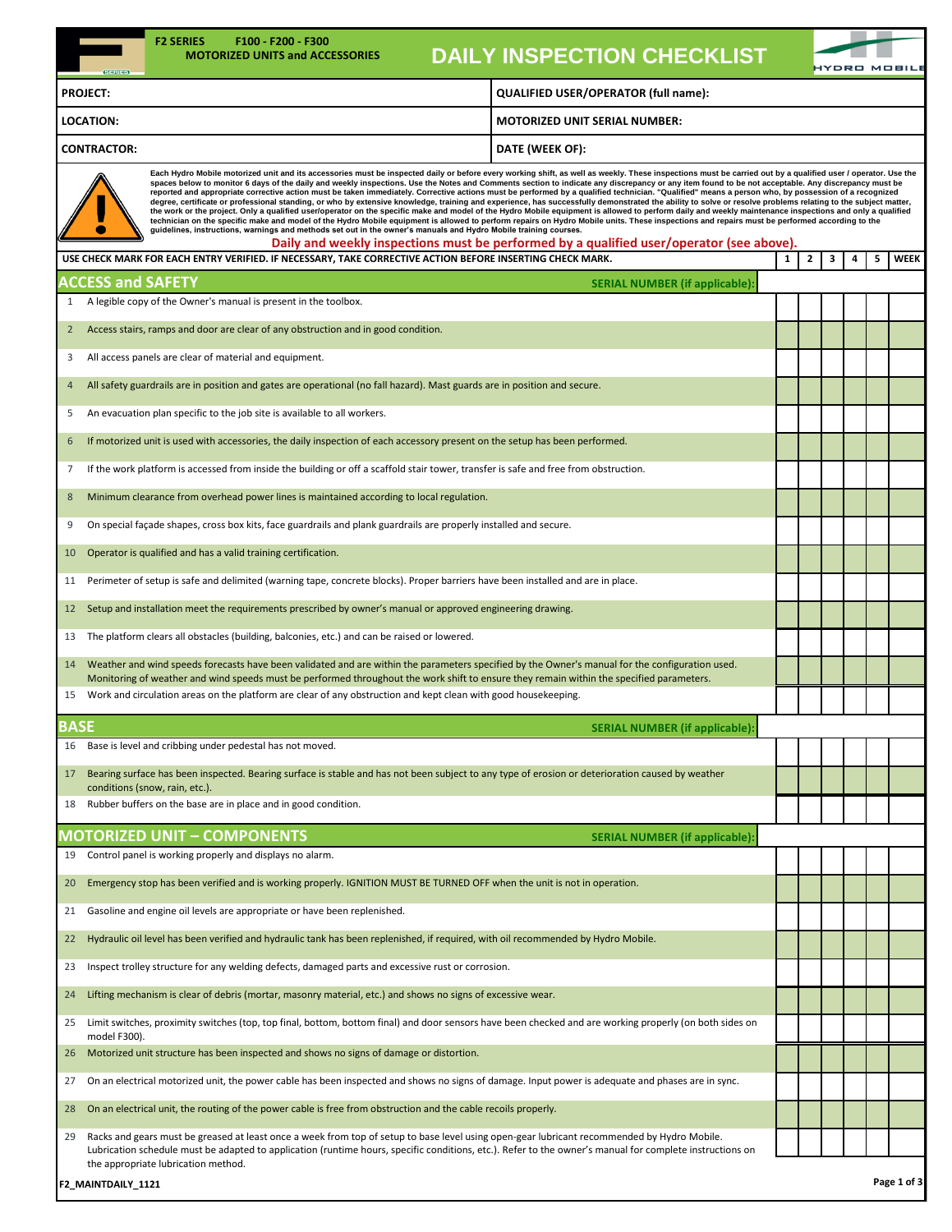| $63 = 1153$           | <b>F2 SERIES</b><br>F100 F200 F300<br><b>MOTORIZED UNITS and ACCESSORIES</b>                                                                                                                                                                              | <b>DAILY INSPECTION CHECKLIST</b>     |                   |   |   | YDRO MOBILI |
|-----------------------|-----------------------------------------------------------------------------------------------------------------------------------------------------------------------------------------------------------------------------------------------------------|---------------------------------------|-------------------|---|---|-------------|
| <b>PROJECT:</b>       |                                                                                                                                                                                                                                                           | QUALIFIED USER/OPERATOR (full name):  |                   |   |   |             |
| <b>LOCATION:</b>      |                                                                                                                                                                                                                                                           | <b>MOTORIZED UNIT SERIAL NUMBER:</b>  |                   |   |   |             |
| <b>CONTRACTOR:</b>    |                                                                                                                                                                                                                                                           | DATE (WEEK OF):                       |                   |   |   |             |
|                       | USE CHECK MARK FOR EACH ENTRY VERIFIED. IF NECESSARY, TAKE CORRECTIVE ACTION BEFORE INSERTING CHECK MARK.                                                                                                                                                 |                                       | $\mathbf{1}$<br>2 | з | 4 | WEEK<br>5   |
|                       | <b>MOTORIZED UNIT - SAFETY DEVICES</b>                                                                                                                                                                                                                    | <b>SERIAL NUMBER (if applicable):</b> |                   |   |   |             |
| 30<br>inspection tag. | A fire extinguisher is present and readily available. The fire extinguisher is appropriate for the application, in good condition, fully charged and with a valid                                                                                         |                                       |                   |   |   |             |
| 31                    | Overspeed safety device (parachute brake) mechanism has been inspected and shows no apparent signs of defect, and is free of grease or any other<br>substance. Grease must never be applied on the components of the overspeed safety device. (WEEKLY)    |                                       |                   |   |   |             |
| 32                    | With the setup at 10' (3 m) above the bearing surface and without any loads on the platform, testing of the emergency descent system has been performed<br>(on installation and subsequently once a week) to make sure it is operating normally. (WEEKLY) |                                       |                   |   |   |             |
|                       | <b>MASTS and MAST TIES</b>                                                                                                                                                                                                                                | <b>SERIAL NUMBER (if applicable):</b> |                   |   |   |             |
| 33                    | Mast bolts are tightened with the proper torque (150 lb-ft or 203 N-m). (WEEKLY)                                                                                                                                                                          |                                       |                   |   |   |             |
| 34                    | Mast head is installed on top of last mast section.                                                                                                                                                                                                       |                                       |                   |   |   |             |
| 35                    | Mast is plumb (both front and side axis).                                                                                                                                                                                                                 |                                       |                   |   |   |             |
| 36                    | Mast sections have been inspected and show no signs of damage or distortion.                                                                                                                                                                              |                                       |                   |   |   |             |
| 37                    | Mast ties are in good condition, show no signs of distortion, are secure and show no signs of collision with planks or mast tie doors.                                                                                                                    |                                       |                   |   |   |             |
| 38                    | Tie configuration is as per manufacturer's requirements and suitable for configuration and installation method used.                                                                                                                                      |                                       |                   |   |   |             |
| 39                    | Visual inspection shows all mast bolt assemblies are in position and tightened properly.                                                                                                                                                                  |                                       |                   |   |   |             |
|                       | <b>BRIDGES and PLANKING</b>                                                                                                                                                                                                                               | <b>SERIAL NUMBER (if applicable):</b> |                   |   |   |             |
| 40                    | All required bridge connection hardware (bolts, nuts, pins, plates) is present and in good condition.                                                                                                                                                     |                                       |                   |   |   |             |
| 41                    | Bridges have been inspected and their structure shows no signs of damage or distortion.                                                                                                                                                                   |                                       |                   |   |   |             |
| 42                    | On a bearing bridge, the inclinometers have been verified and detect ±2-degree slopes at both ends of the structure.                                                                                                                                      |                                       |                   |   |   |             |
| 43<br>setup.          | Outrigger and planking arrangement meets the requirements and limitations outlined in the Owner's manual for the specific configuration used on the                                                                                                       |                                       |                   |   |   |             |
| 44                    | Plank outriggers are clean and in good condition. Outrigger lock bolts are all tightened properly and plank stop pins are in place.                                                                                                                       |                                       |                   |   |   |             |
| 45                    | Planks used for planking are scaffold graded (SPF), are clean, in good condition and are set properly. Planking clears all obstacles (building, balconies, etc.)<br>and is properly supported, overlapped and secured.                                    |                                       |                   |   |   |             |
| <b>LOADS</b>          |                                                                                                                                                                                                                                                           | <b>SERIAL NUMBER (if applicable):</b> |                   |   |   |             |
| 46                    | If applicable, valid job-specific configuration details and capacity charts are displayed and legible.                                                                                                                                                    |                                       |                   |   |   |             |
| 47                    | Load capacity charts are displayed and legible.                                                                                                                                                                                                           |                                       |                   |   |   |             |
| 48                    | Loads on the platform do not exceed those prescribed by the capacity charts or by the job-specific authorized layout plan and are evenly distributed.                                                                                                     |                                       |                   |   |   |             |
|                       |                                                                                                                                                                                                                                                           |                                       |                   |   |   |             |